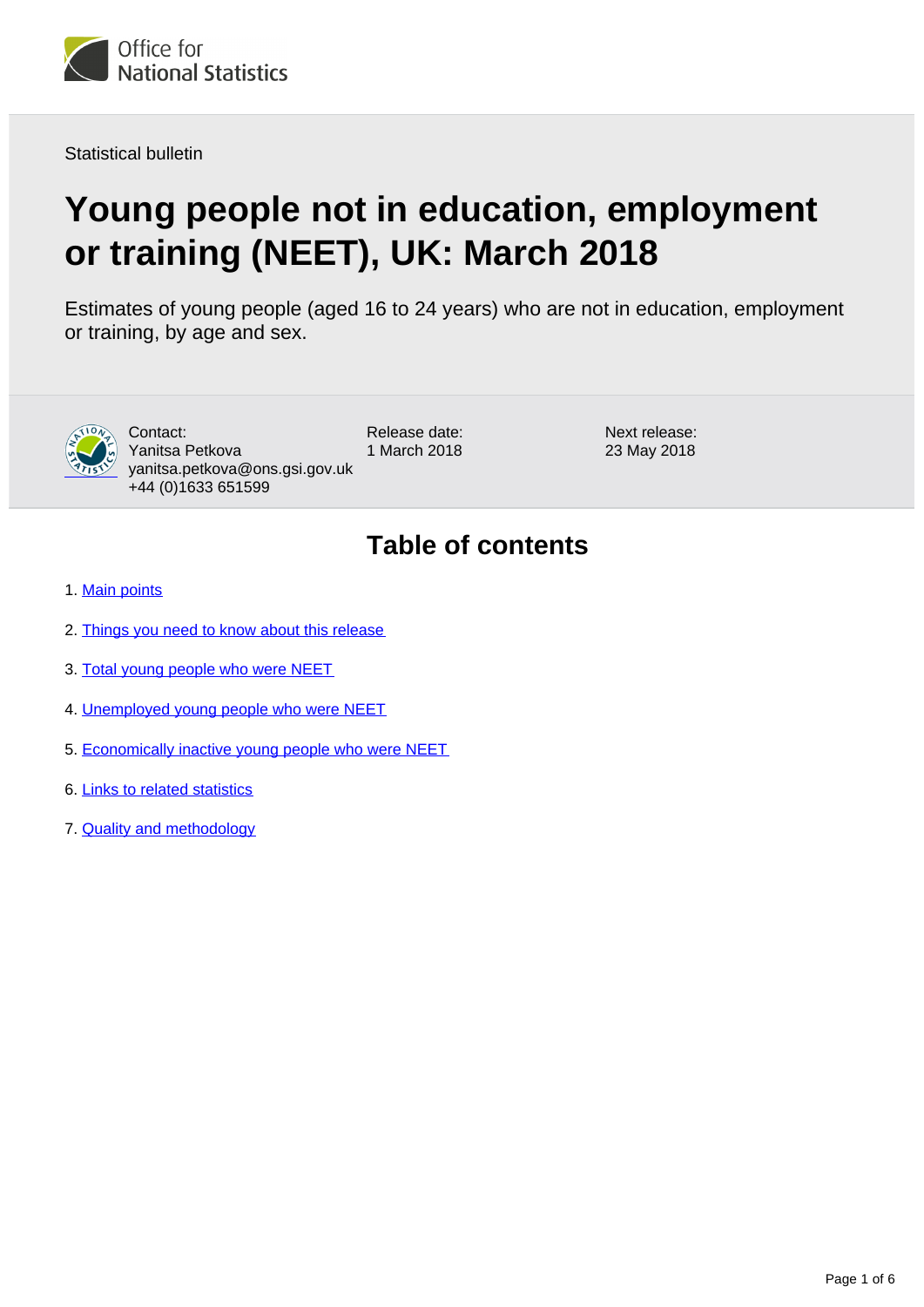## <span id="page-1-0"></span>**1 . Main points**

For October to December 2017:

- There were 794,000 young people (aged 16 to 24 years) in the UK who were not in education, employment or training (NEET); this number increased by 5,000 from July to September 2017 and was down 34,000 when compared with October to December 2016.
- The percentage of all young people in the UK who were NEET was 11.2%; the proportion was up 0.1 percentage points from July to September 2017 and down 0.3 percentage points from October to December 2016.
- Of all young people in the UK who were NEET, 41.6% were looking for work and available for work and therefore classified as unemployed; the remainder were either not looking for work and/or not available for work and therefore classified as economically inactive.

### <span id="page-1-1"></span>**2 . Things you need to know about this release**

This statistical bulletin contains estimates for young people not in education, employment or training (NEET) in the UK. An [article providing background information \(PDF, 89KB\)](http://webarchive.nationalarchives.gov.uk/20160204094749/http:/ons.gov.uk/ons/guide-method/method-quality/specific/labour-market/articles-and-reports/young-people-who-are-neet.pdf) is available. The bulletin is published quarterly in March, May, August and November. All estimates discussed in this statistical bulletin are for the UK and are seasonally adjusted.

Please note that the next publication date is Wednesday 23 May 2018 and not Thursday 24 May 2018. This has been changed for this quarter only due to scheduling issues.

### **Accuracy and reliability of the survey estimates**

The figures discussed in this statistical bulletin are obtained from the Labour Force Survey (a survey of households) and are therefore estimates, not precise figures. Further information is available in the Quality and methodology section of this statistical bulletin.

### **Explanatory information**

#### **Young people**

For this release, young people are defined as those aged 16 to 24 years. Estimates are also produced for the age groups 16 to 17 and 18 to 24 and broken down by sex.

#### **Education and training**

A person is considered to be in education or training if any of the following apply: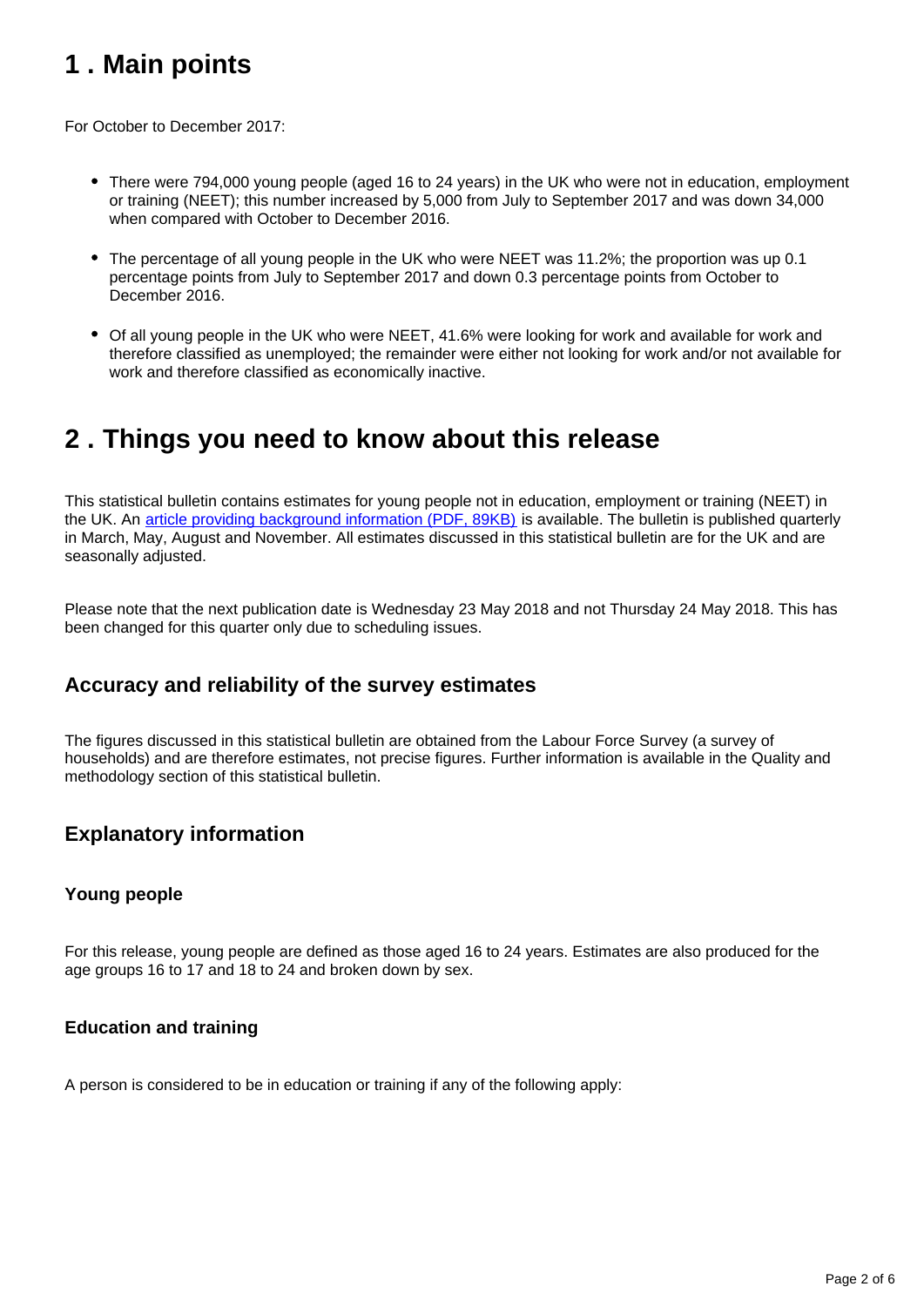- they are enrolled on an education course and are still attending or waiting for term to (re)start
- they are doing an apprenticeship
- they are on a government-supported employment or training programme
- they are working or studying towards a qualification
- they have had job-related training or education in the last four weeks

#### **About labour market statuses**

"In employment" includes all people in some form of paid work, including those working part-time. People not in employment are classed as either unemployed or economically inactive. Unemployed people are those who have been looking for work in the past four weeks and who are available to start work within the next two weeks.

Economically inactive people are those who have not been looking for work and/or who are not available to start work. Examples of economically inactive people include those not looking for work because they are students and those who are looking after dependants at home. These definitions are based on those recommended by the International Labour Organisation (ILO).

#### **Young people not in education, employment or training (NEET)**

Anybody who is not in any of the forms of education or training listed previously and not in employment is considered to be NEET. Consequently, a person identified as NEET will always be either unemployed or economically inactive.

#### **Relationship to other labour market statistics for young people**

Our monthly labour market statistical bulletin includes the dataset Table A06: Educational status, economic [activity and inactivity of young people](http://www.ons.gov.uk/employmentandlabourmarket/peopleinwork/employmentandemployeetypes/datasets/educationalstatusandlabourmarketstatusforpeopleagedfrom16to24seasonallyadjusteda06sa). The NEET statistics and the Table A06 statistics are both derived from the Labour Force Survey and use the same labour market statuses; however, the educational statuses are derived differently.

For Table A06, the educational status is based on participation in full-time education only. For NEET statistics, the educational status is based on any form of education or training, as listed previously. Therefore, the Table A06 category "not in full-time education" includes some people who are in part-time education and/or some form of training and who, consequently, should not be regarded as NEET.

### <span id="page-2-0"></span>**3 . Total young people who were NEET**

There were 794,000 young people (aged 16 to 24 years) in the UK who were not in education, employment or training (NEET) in October to December 2017. The number increased by 5,000 from July to September 2017 and was down 34,000 when compared with October to December 2016.

For October to December 2017, there were 11.2% of all people aged 16 to 24 years who were NEET. The proportion increased 0.1 percentage points from July to September 2017 and was down 0.3 percentage points from October to December 2016. Figure 1 shows the percentage of people aged 16 to 24 years who were NEET over the last five years.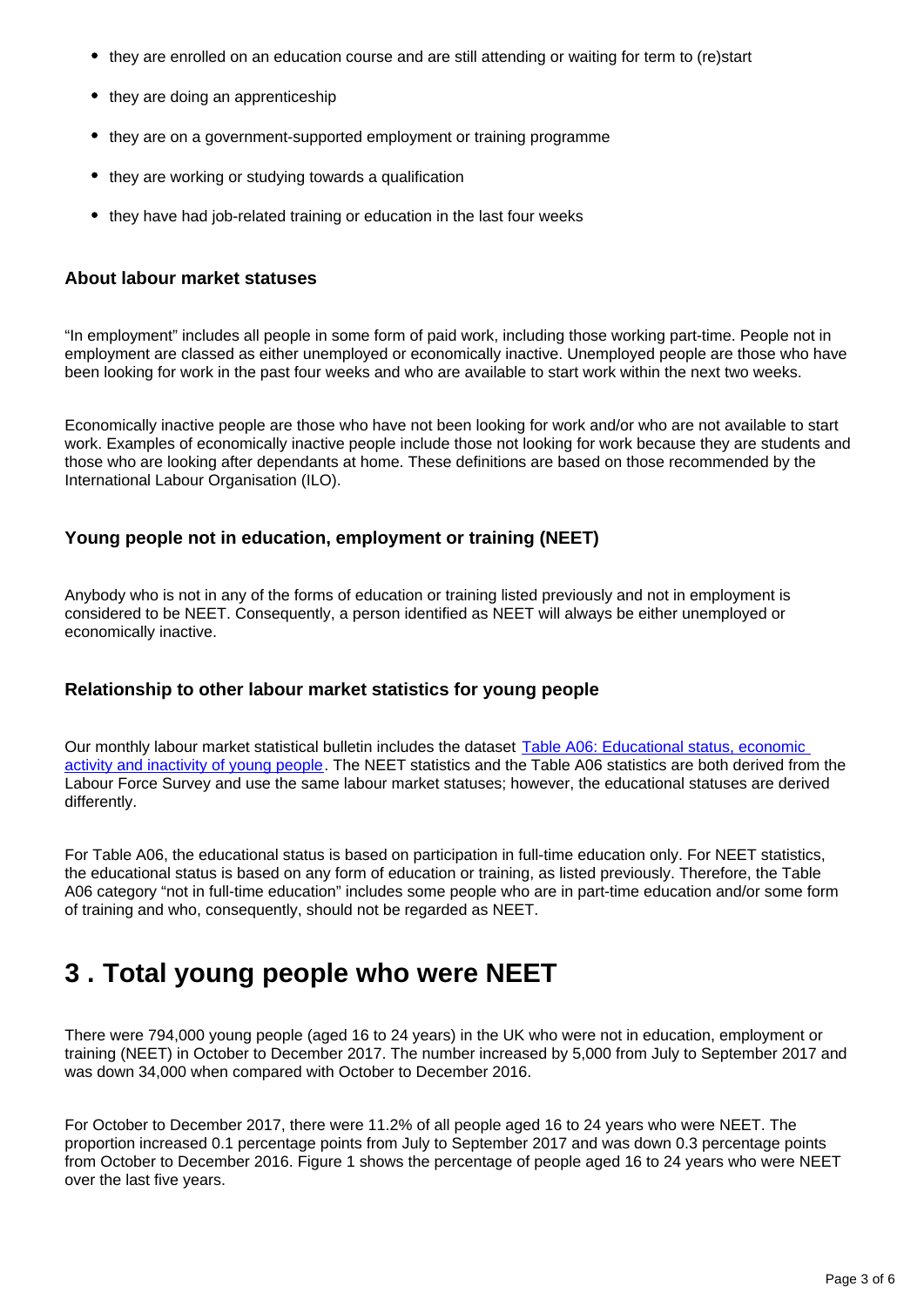#### **Figure 1: People aged 16 to 24 years not in education, employment or training as a percentage of all people aged 16 to 24 years, seasonally adjusted**

#### **UK, October to December 2012 to October to December 2017**

### Figure 1: People aged 16 to 24 years not in education, employment or training as a percentage of all people aged 16 to 24 years, seasonally adjusted

UK, October to December 2012 to October to December 2017



#### **Source: Labour Force Survey, Office for National Statistics**

For October to December 2017, there were 63,000 people aged 16 to 17 years who were NEET, a decrease of 3,000 from July to September 2017 and up 1,000 from October to December 2016. There were 731,000 people aged 18 to 24 years who were NEET, up 7,000 from July to September 2017 and down 35,000 from October to December 2016.

## <span id="page-3-0"></span>**4 . Unemployed young people who were NEET**

Unemployment measures people without a job who have been actively seeking work within the last four weeks and are available to start work in the next two weeks. For October to December 2017, there were 331,000 unemployed young people (aged 16 to 24 years) who were not in education, employment or training (NEET), up 31,000 from July to September 2017 and down 13,000 from October to December 2016.

For October to December 2017, there were:

- 197,000 unemployed men aged 16 to 24 years who were NEET
- 134,000 unemployed women aged 16 to 24 years who were NEET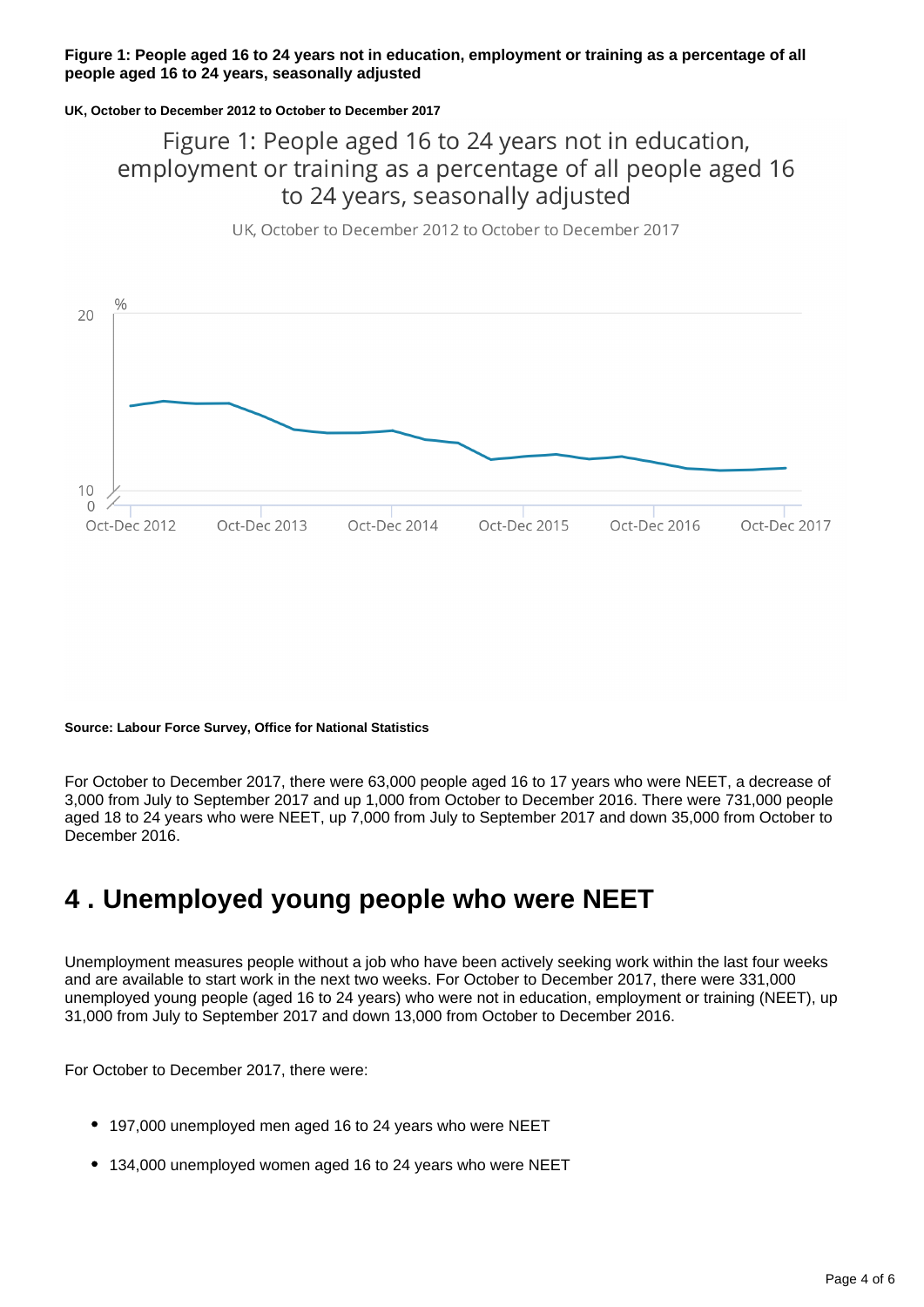## <span id="page-4-0"></span>**5 . Economically inactive young people who were NEET**

Economic inactivity measures people not in employment who have not been seeking work within the last four weeks and/or are unable to start work within the next two weeks. For October to December 2017, there were 464,000 economically inactive young people (aged 16 to 24 years) who were not in education, employment or training (NEET), down 27,000 from July to September 2017 and down 21,000 from October to December 2016.

For October to December 2017, there were:

- 212,000 economically inactive men aged 16 to 24 years who were NEET
- 251,000 economically inactive women aged 16 to 24 years who were NEET

## <span id="page-4-1"></span>**6 . Links to related statistics**

Further statistics on young people in the labour market for the UK were published on 21 February 2018 within the main labour market statistics release and are available in [dataset table A06](https://www.ons.gov.uk/employmentandlabourmarket/peopleinwork/employmentandemployeetypes/datasets/educationalstatusandlabourmarketstatusforpeopleagedfrom16to24seasonallyadjusteda06sa). Information on the availability of [subnational estimates of young people who are NEET](http://webarchive.nationalarchives.gov.uk/20160204094749/http:/ons.gov.uk/ons/guide-method/method-quality/specific/labour-market/articles-and-reports/young-people-who-are-neet.pdf) (PDF, 89KB) is also available:

- [NEET estimates for England](https://www.gov.uk/government/collections/statistics-neet)
- [NEET estimates for Scotland](http://www.gov.scot/Topics/Statistics/Browse/Labour-Market/LANEET)
- [NEET estimates for Wales](http://gov.wales/statistics-and-research/young-people-not-education-employment-training/?lang=en)

## <span id="page-4-2"></span>**7 . Quality and methodology**

The [Labour Force Survey \(LFS\) Quality and Methodology Information report](http://www.ons.gov.uk/employmentandlabourmarket/peopleinwork/employmentandemployeetypes/qmis/labourforcesurveylfsqmi) contains important information on:

- the strengths and limitations of the data and how it compares with related data
- uses and users of the data
- how the output was created
- the quality of the output including the accuracy of the data

Further information about the LFS is available from:

- the **[LFS User Guide](https://www.ons.gov.uk/employmentandlabourmarket/peopleinwork/employmentandemployeetypes/methodologies/labourforcesurveyuserguidance)**
- **[LFS Performance and Quality Monitoring Reports](https://www.ons.gov.uk/employmentandlabourmarket/peopleinwork/employmentandemployeetypes/methodologies/labourforcesurveyperformanceandqualitymonitoringreports)**